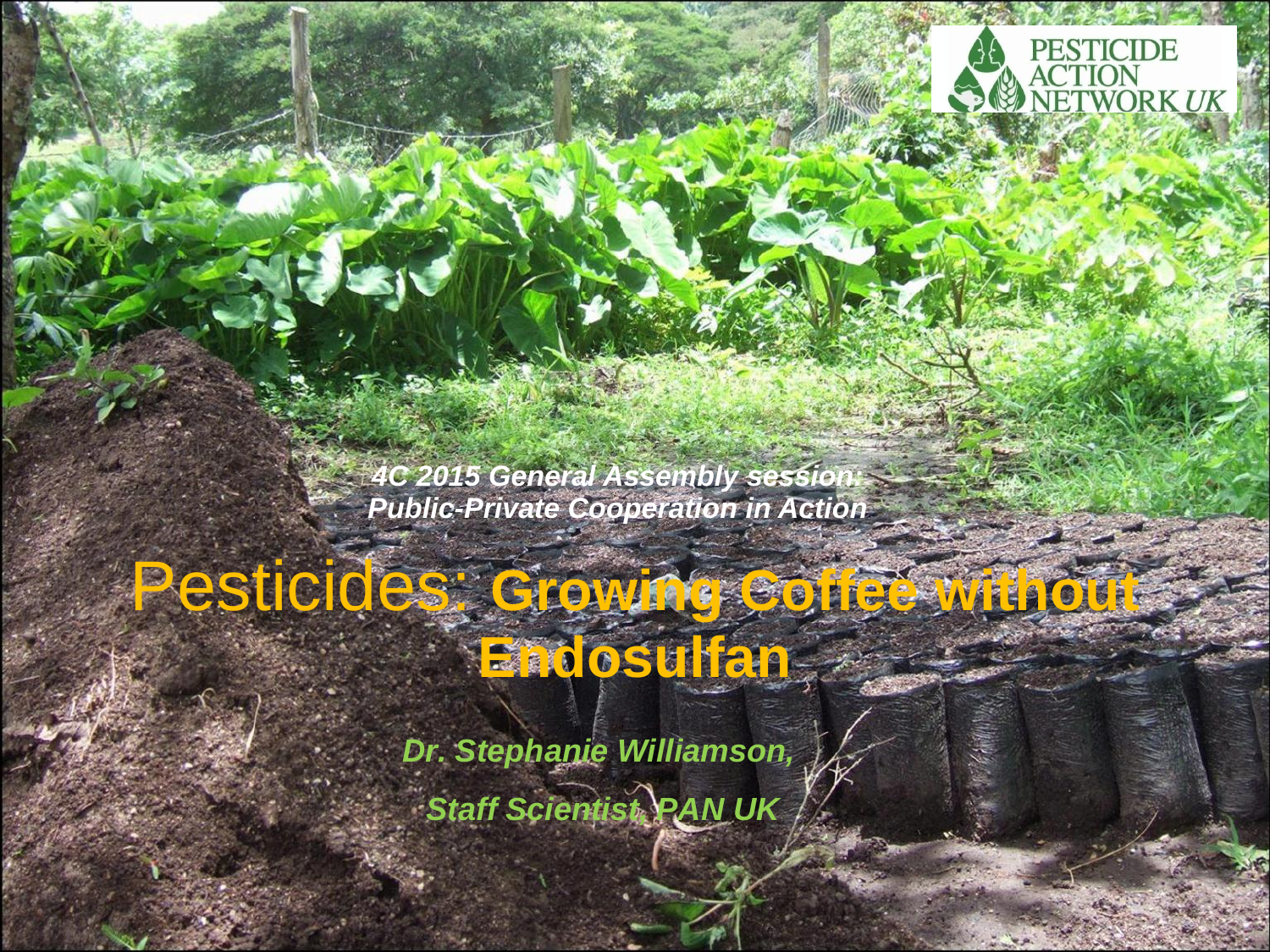## **Coffee berry borer control using traps**

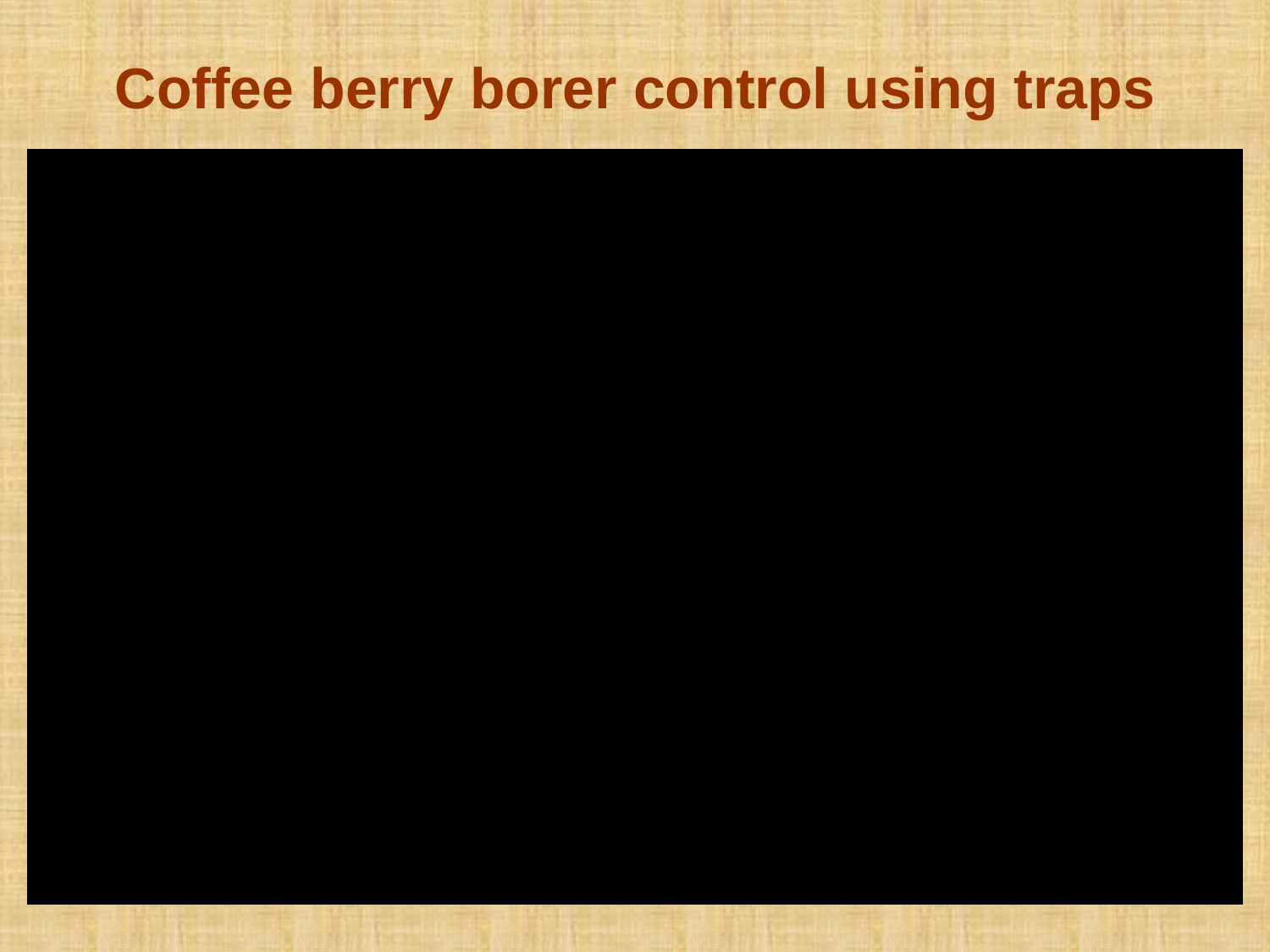# *PAN = Pesticide Action Network*

**PAN International: set up 1985 to address pesticide poisoning concerns in developing country agriculture**

**Coordinates >200 groups in 60 countries via 5 Regional Centres.** 

**Official observer status with UN: Food & Agriculture Organisation (FAO); Basle, Rotterdam & Stockholm Conventions; FAO/WHO Joint Programme on Pesticide Management; Strategic Approach to International Chemicals Management (SAICM)**

**PAN UK: founder member of 4C in Civil Society chamber, involved in technical guidance since 2005.** 

**More recent work helping to revise 4C pesticide lists.**

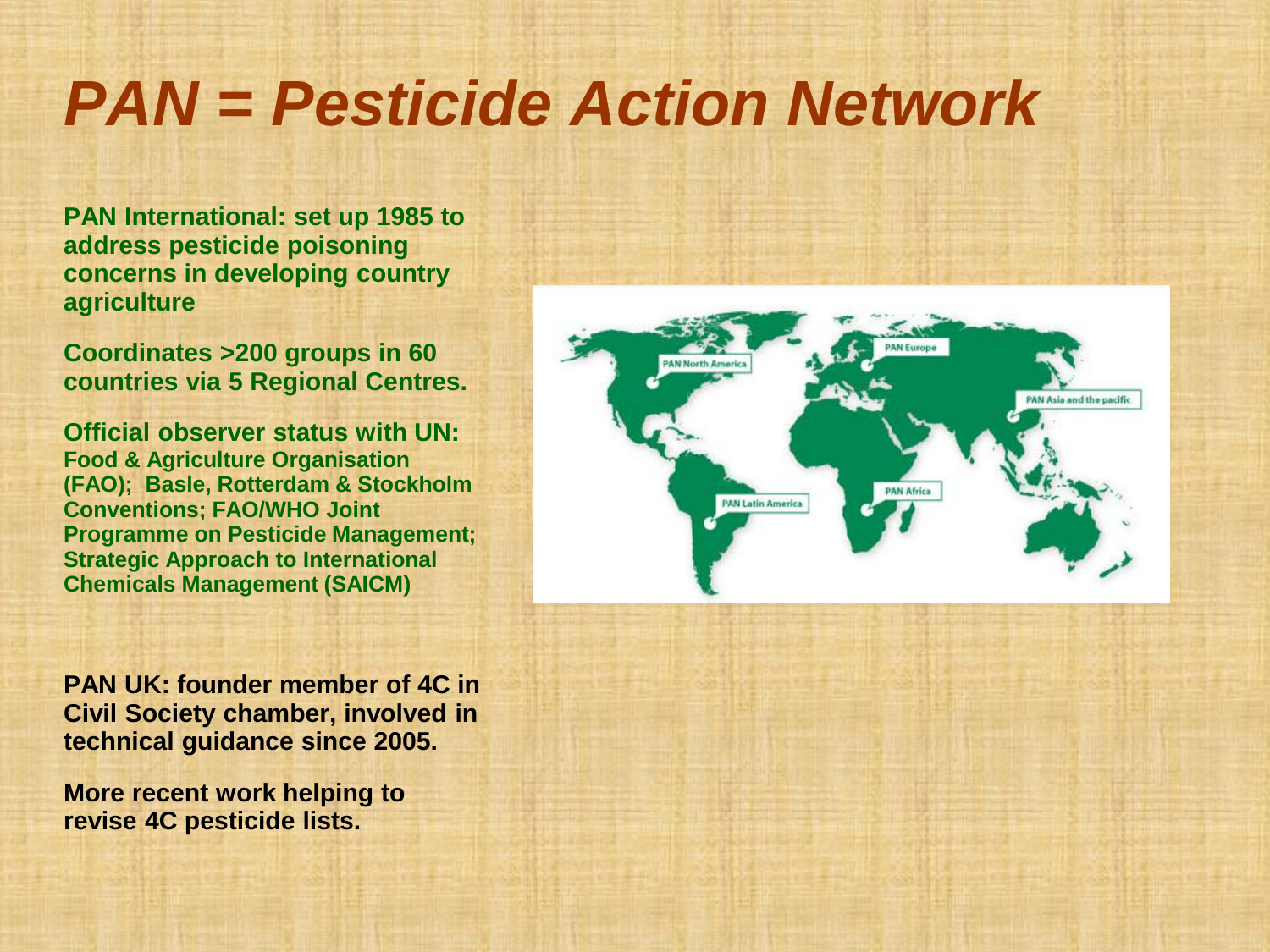## *Endosulfan phase out challenge*

**Endosulfan-** insecticide added to Stockholm Convention on Persistent Organic Pollutants in 2011, aimed at global phase out, + Rotterdam Convention on Prior Informed Consent (PIC). **Therefore became an Unacceptable Practice for 4C.** 

Endosulfan is first pesticide in current use to be added to both Conventions- cotton and **coffee sector concerns. Mainly against Coffee Berry Borer beetle, causing quality damage to beans. Different supply chain actors:** producers need alternatives, traders & roasters need supplies to be legally compliant & avoid reputational risks.

**BUT other standards had already prohibited endosulfan in their supply chains,** e.g Fairtrade, Rainforest & Utz: > good stories of how farmers already managing coffee without using this Highly Hazardous Pesticide (HHP).

#### **Project support from**:

- **4C, with public-private funding, via IDH Sustainable Coffee Program.**
- **FAO via close links with PAN UK**
- **ISEAL Alliance**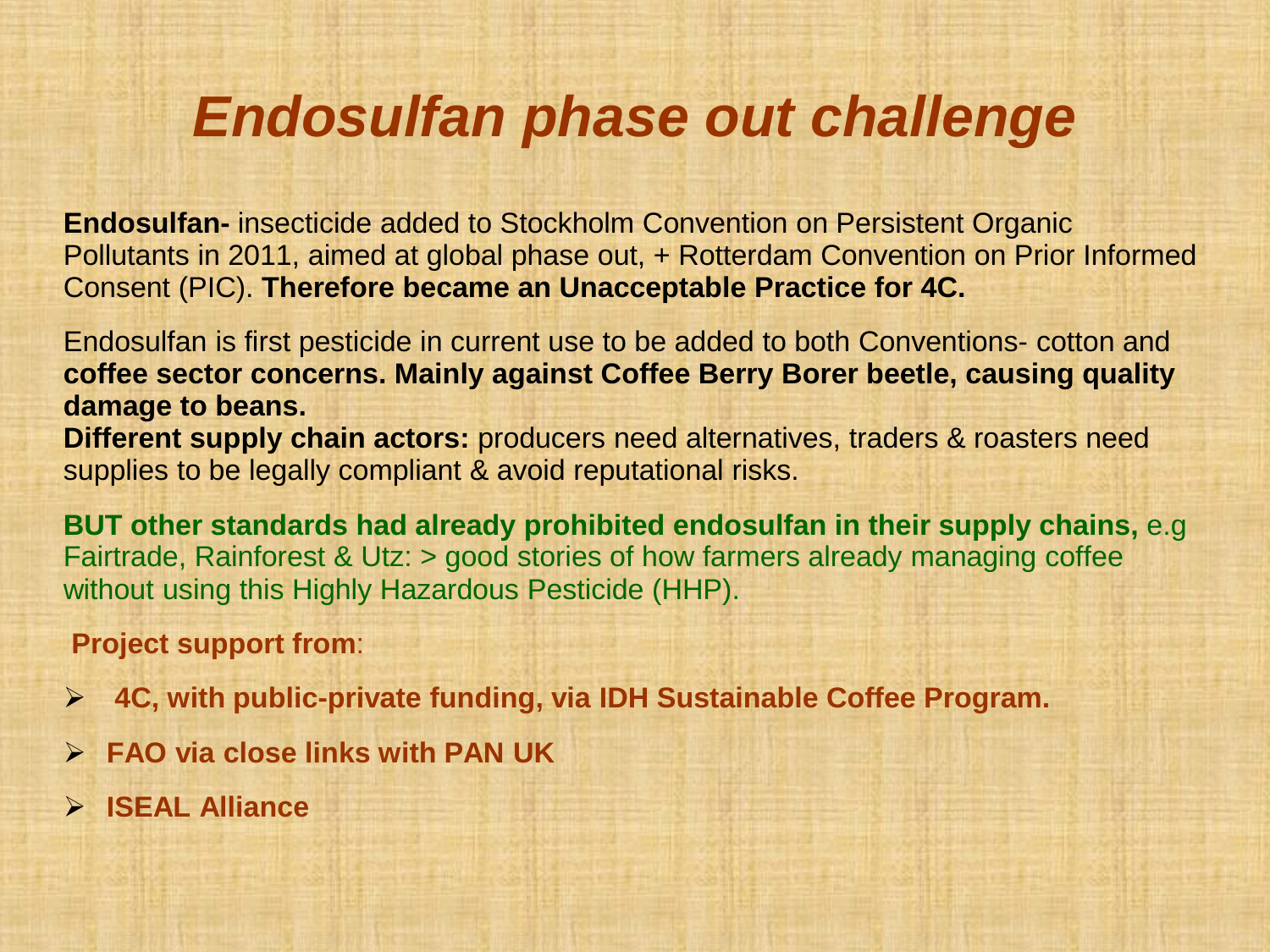# *Compiling farmers' experiences*

**22 farms visited during 2013 in two regions :** 

**Colombia - continuous flowering & harvesting** 

**Central America (El Salvador & Nicaragua) - defined flowering + one main harvest period** 

**Farm size range: from 1.5ha smallholding to 350ha estates**

#### **Certified standards:**

- •**Fairtrade certified (10 farms)**
- •**Rainforest Alliance (8)**
- •**Utz Certified (4)**
- •**4C licensed (3)**
- •**Organic (4)**
- •**Uncertified (1)**



#### *Local collaborators*

**Colombia: Fundacion Natura (SAN); National Coffeegrowers Federation (FNC)**

**Nicaragua: contacts with co-ops, NGO**

**El Salvador: 4C Regional Manager; research centre PROCAFE; member Coex; NGO**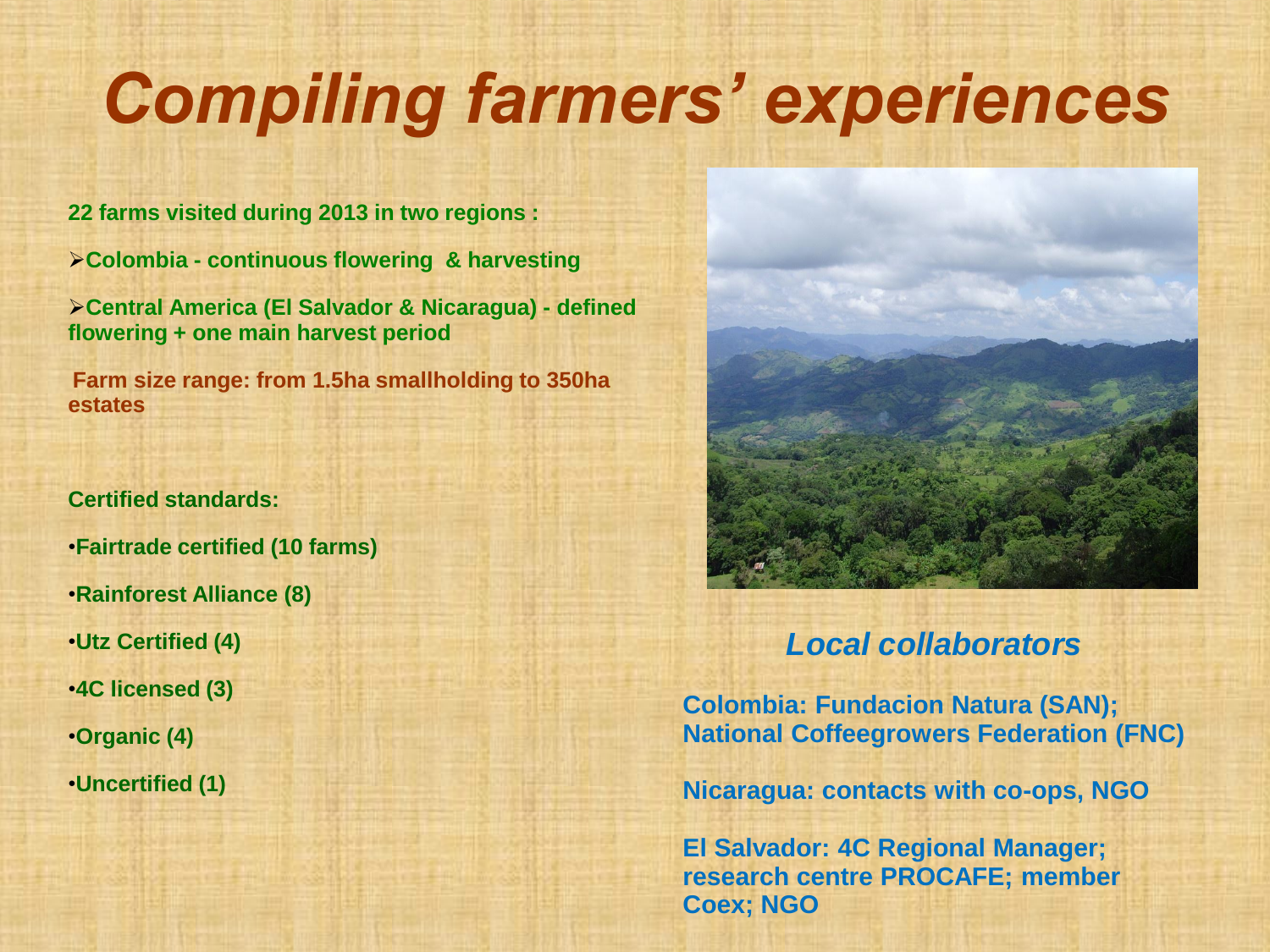## *Broader collaboration*

### **Expert scientific inputs**

**Dr Peter Baker,CABI Bioscience, UK (Coffee Berry Borer IPM)**

**Dr Bernard Dufour, CIRAD, France (trapping)** 

**Dr Carmen Gongora, Cenicafe, Colombia (IPM and biocontrol)** 

**Dr Adan Hernandez, PROCAFE, El Salvador (trapping & biocontrol)**

#### **Global survey respondents**

**50 useful responses & feedback from producer organizations, development agencies, coffee estates, traders and NGOs**

**'sister' project in Brazil by P&A Marketing (supported by IDH): raise producer awareness of endosulfan ban & identify possible alternatives for the Brazilian context**

#### **Stakeholders' criteria for assessing IPM methods**

- **How effective is method x in controlling CBB?**
- **How much does it cost?**
- **How much labour time is needed?**
- $\Box$  **How easy is it to implement?**
- **Does it need much training?**
- **Other key points for each method**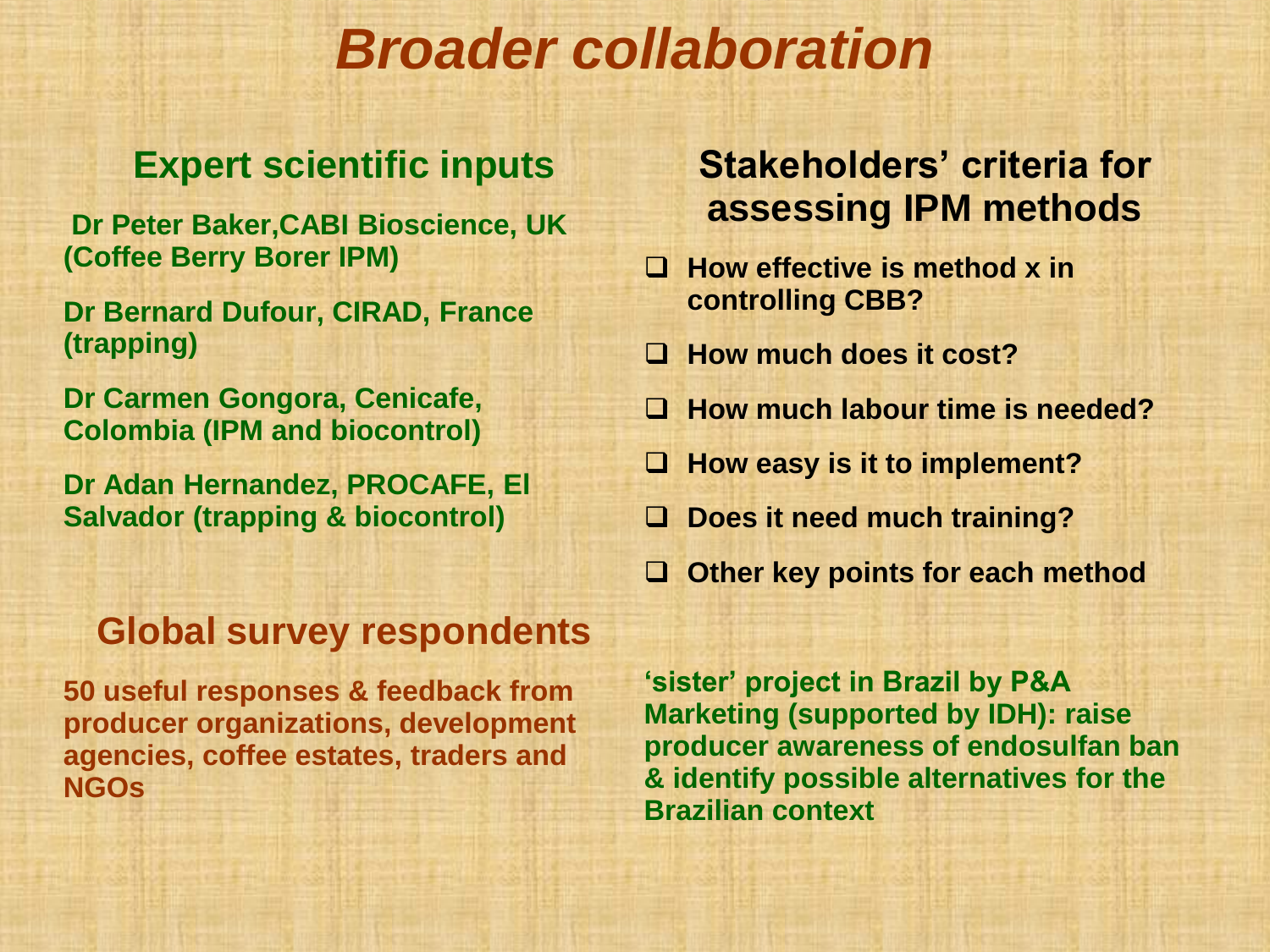## *Main outputs for practical guidance*

o**Set of 4 YouTube videos (12 mins) on Farmers' Experiences in Managing Coffee Berry Borer:** 

**Cultural Controls; Using Biopesticides; Use of Trapping; Monitoring & Decision Making**

o**Interactive comparison of CBB IPM methods**

o**Guidance documents on using the methods**

o**Farmer case studies**

o**Presentations from lesson-learning workshop (Bogota Oct 2013)**

**Hosted on 4C & Sustainability Xchange websites; linked from PAN UK, IDH, FAO sites**

**http://www.4ccoffeeassociation.org/resources?category=endosulf an-project**



*Doña Maritza Colindres, 2.8 ha farm in Nicaragua Organic & Fairtrade certified since 1999*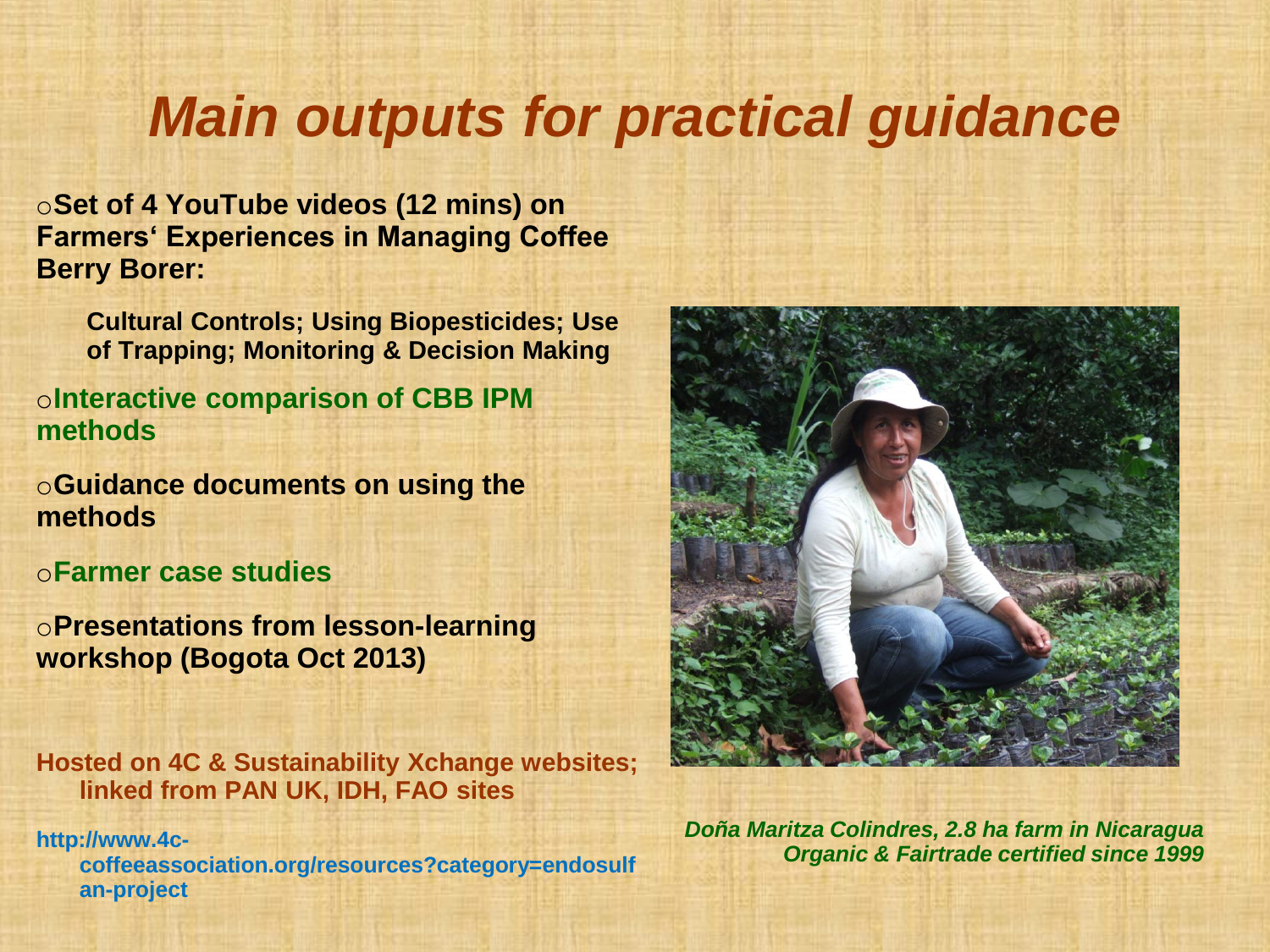## **Key findings**

#### **CBB control without endosulfan is perfectly feasible**:

Good CBB control across different farm sizes; climate zones & altitudes: pest pressure levels; production systems; farmer ages & educational levels.

**Cultural controls form the backbone of good CBB management:** sanitary picking of bored berries + collecting fallen berries and dried berries left on trees after harvest. Field hygiene essential to reduce pest breeding sites & CBB levels in following season.

**Field monitoring is an important tool for CBB decision-making:** farmers monitor their plots for pest presence/level, identifying 'hotspots', for optimum timing of controls.

**Successes in reducing or eliminating insecticide use for CBB**: replacing other HHPs with effective IPM methods, some farms achieved zero use in 2013 season, incl. 3 large estates

**It is a myth that endosulfan alternatives are always more expensive**: Farmers view labour costs of cultural controls + other IPM methods as investment to guarantee good coffee quality.

**Phasing out endosulfan use is possible with public and private sector support**:

 $\geq$  governments + coffee sector need to support training & advice for farmers.

Farmer support organisations, standards & research institutes play essential role in phasing out & replacing with safer, IPM methods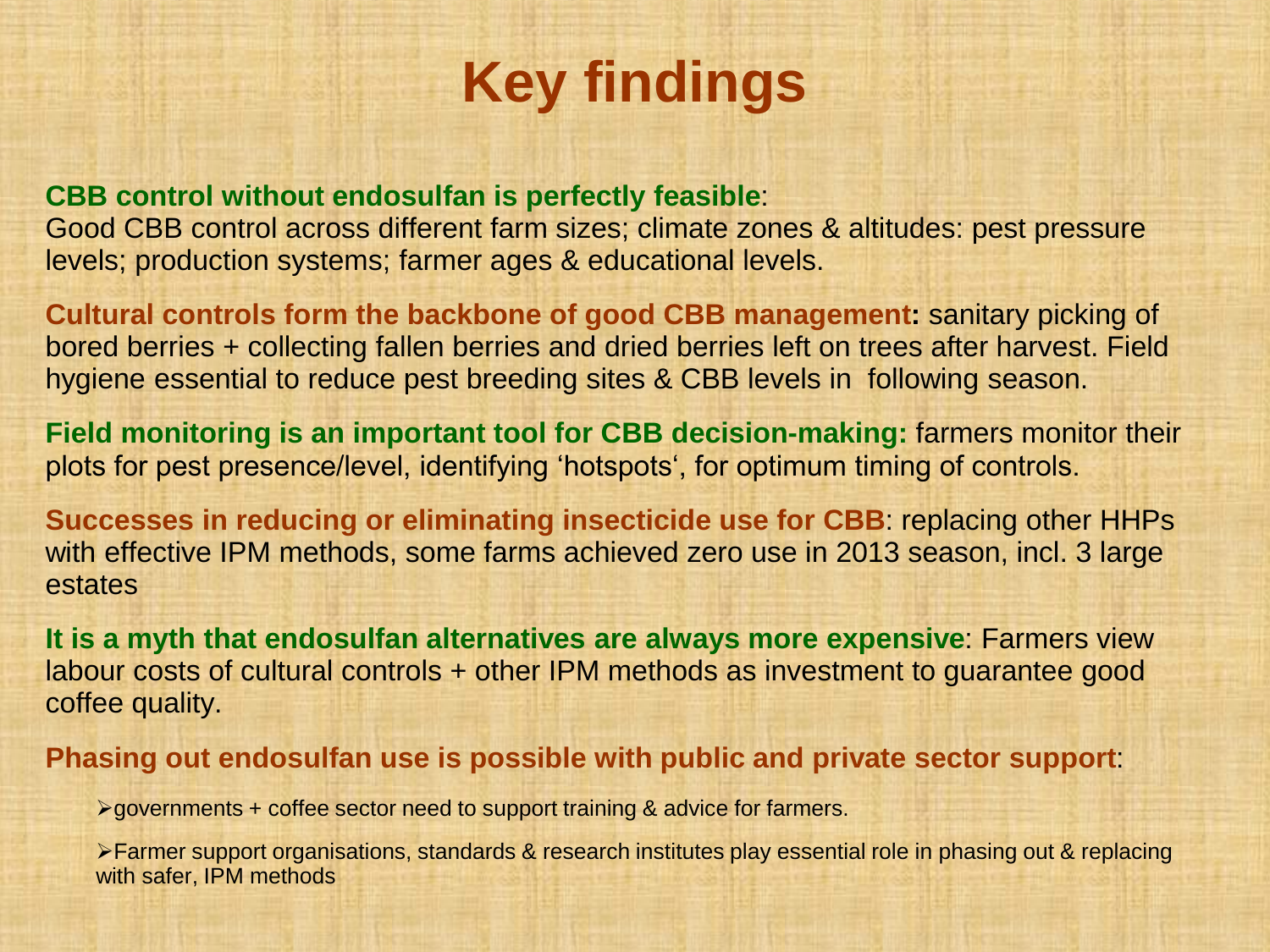## *Dissemination & Follow-up*

**Project materials enthusiastically received, esp. videos: farmers talking convincingly & spontaneously, showing that alternatives exist, are practical & affordable**

**Key recommendation from project lessons workshop to disseminate to govt decision makers**

**FAO: videos shown at meetings of Rotterdam Convention technical committee in 2014. Project proposal for COTTON without Endosulfan.**

#### **2015 activities:**

**short leaflet (in 7 languages) for national decision makers and chemical Conventions delegates, disseminated at BRS Conventions Conference of the Parties, May 2015 + presentation at parallel Science Fair**

**Video versions produced in Portuguese & French. New video on farmers' problems using HHPs.**

**UN Environment Programme: 3 webinars shared project findings on IPM methods, in English & Spanish sessions, as part of capacity-building for national decision makers on implementing the BRS Conventions**

**Now invited to repeat webinars in French & Portuguese**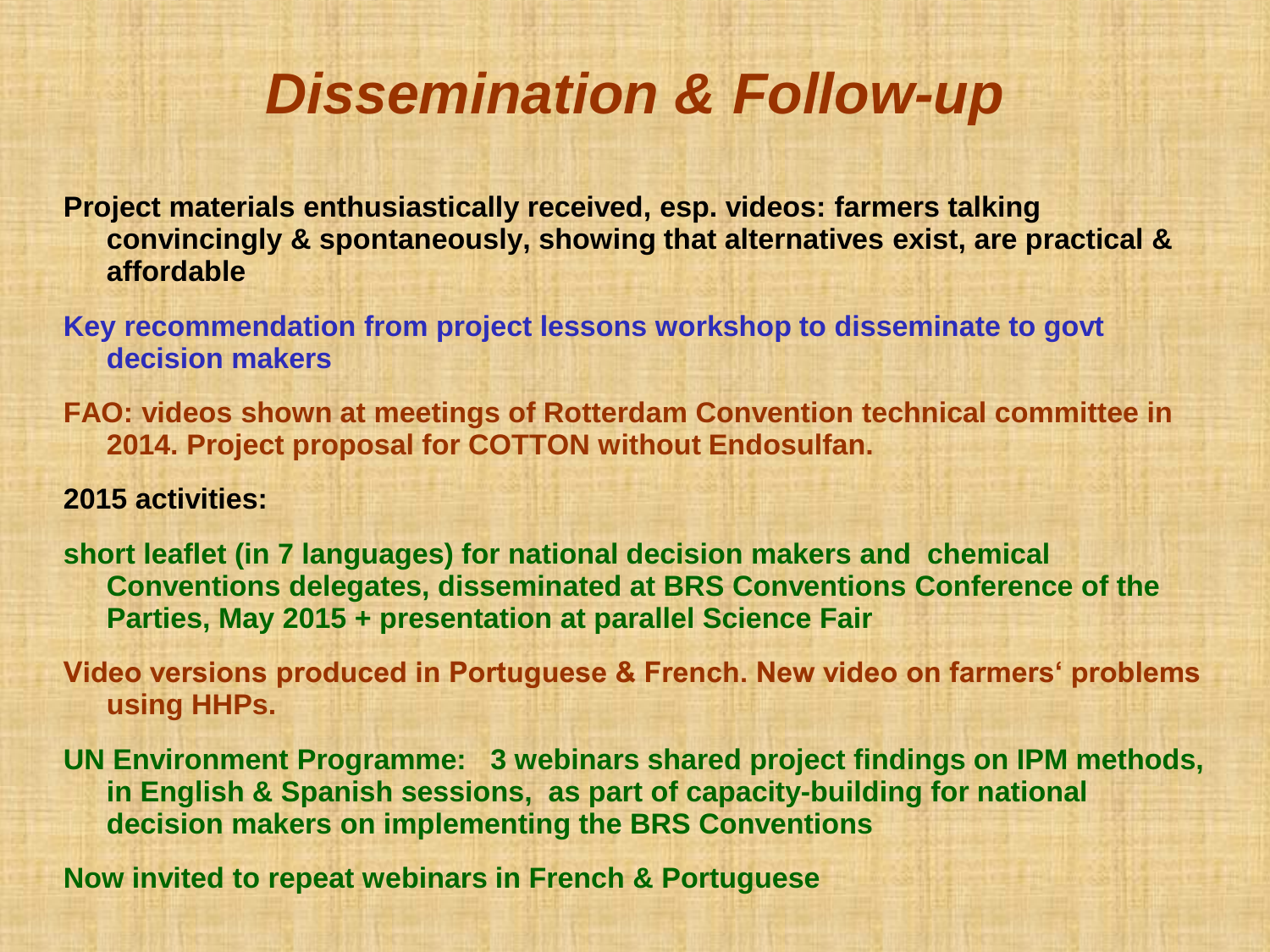### *Collaboration value & next steps*

#### **Value brought by 4C**

**Convening partners**

**Giving business 'credibility' to PAN UK among the coffee sector**

**Involving coffee stakeholders, via survey, lessons workshop, incl. key 4C members & countries**

**Liaising with other standards, under ISEAL umbrella (project development workshop hosted by ISEAL)**

**Facilitation of funding, via 4C link with IDH**

**Dissemination of results**

#### **Further actions**

**Pesticides Database- to adapt PAN International HHP List into interactive form on-line: click to see status in different standards, hazards summary + link to practical information on IPM alternatives.**

#### **Further webinars targeting Brazil**

**Coffee without HHPs…**

**How to make use of the project lessons in context of the newly revised 4C Red and Yellow Lists?** 

**How to manage coffee weeds without herbicides on the HHP list?**